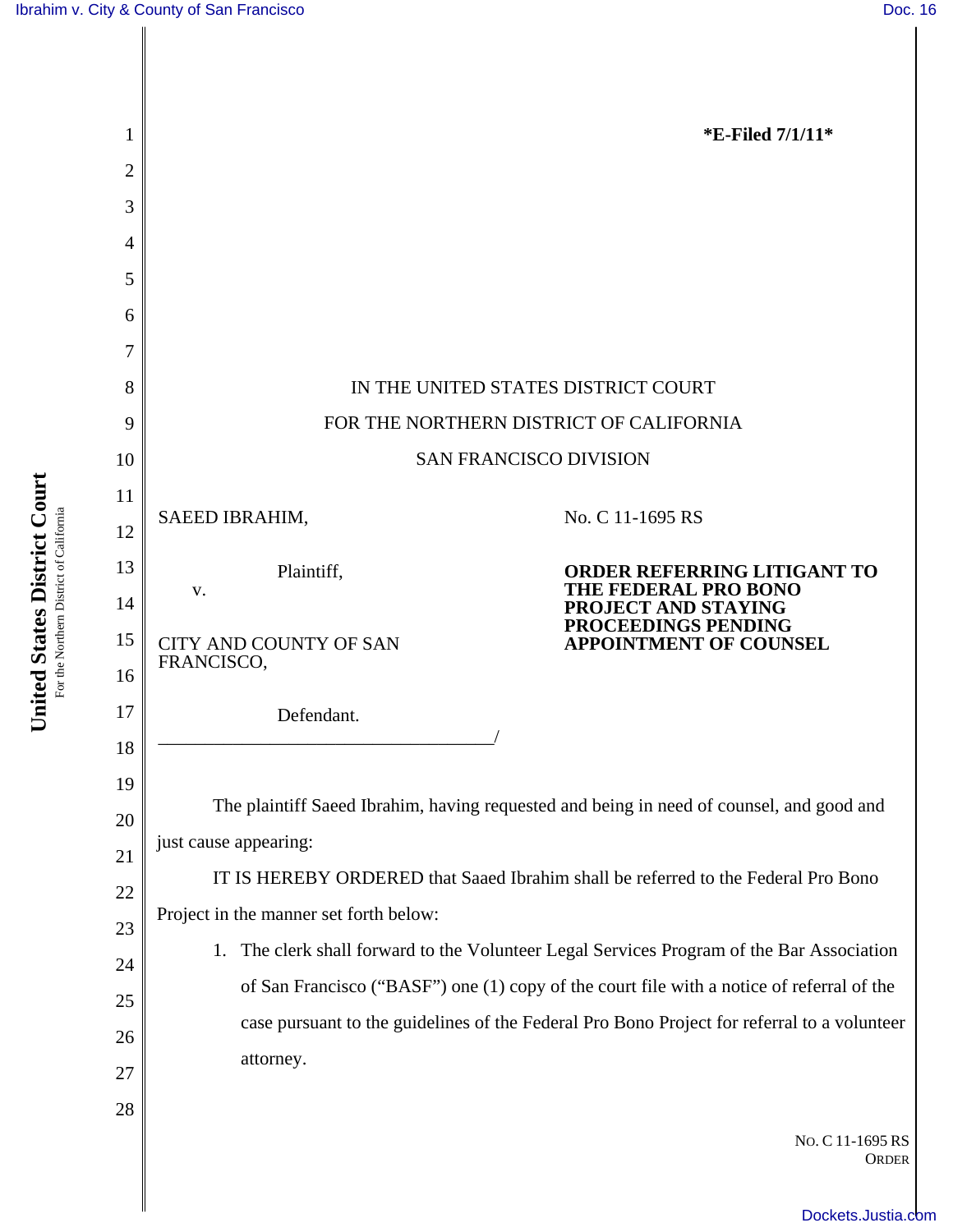| Case Management Conference scheduled on July 21, 2011 shall be continued to<br>September 22, 2011 at 10:00 a.m. The parties shall file a Joint Statement at least one<br>week prior to the Conference.<br>IT IS SO ORDERED.<br>Hills<br>Dated: 7/1/11<br><b>RICHARD SEEBORG</b><br>UNITED STATES DISTRICT JUDGE<br>No. C 11-1695 RS<br><b>ORDER</b><br>$\mathbf{2}$ | attorney is appointed to represent Saaed Ibrahim as detailed above. Accordingly, the |  |  |
|---------------------------------------------------------------------------------------------------------------------------------------------------------------------------------------------------------------------------------------------------------------------------------------------------------------------------------------------------------------------|--------------------------------------------------------------------------------------|--|--|
|                                                                                                                                                                                                                                                                                                                                                                     |                                                                                      |  |  |
|                                                                                                                                                                                                                                                                                                                                                                     |                                                                                      |  |  |
|                                                                                                                                                                                                                                                                                                                                                                     |                                                                                      |  |  |
|                                                                                                                                                                                                                                                                                                                                                                     |                                                                                      |  |  |
|                                                                                                                                                                                                                                                                                                                                                                     |                                                                                      |  |  |
|                                                                                                                                                                                                                                                                                                                                                                     |                                                                                      |  |  |
|                                                                                                                                                                                                                                                                                                                                                                     |                                                                                      |  |  |
|                                                                                                                                                                                                                                                                                                                                                                     |                                                                                      |  |  |
|                                                                                                                                                                                                                                                                                                                                                                     |                                                                                      |  |  |
|                                                                                                                                                                                                                                                                                                                                                                     |                                                                                      |  |  |
|                                                                                                                                                                                                                                                                                                                                                                     |                                                                                      |  |  |
|                                                                                                                                                                                                                                                                                                                                                                     |                                                                                      |  |  |
|                                                                                                                                                                                                                                                                                                                                                                     |                                                                                      |  |  |
|                                                                                                                                                                                                                                                                                                                                                                     |                                                                                      |  |  |
|                                                                                                                                                                                                                                                                                                                                                                     |                                                                                      |  |  |
|                                                                                                                                                                                                                                                                                                                                                                     |                                                                                      |  |  |
|                                                                                                                                                                                                                                                                                                                                                                     |                                                                                      |  |  |
|                                                                                                                                                                                                                                                                                                                                                                     |                                                                                      |  |  |
|                                                                                                                                                                                                                                                                                                                                                                     |                                                                                      |  |  |
|                                                                                                                                                                                                                                                                                                                                                                     |                                                                                      |  |  |
|                                                                                                                                                                                                                                                                                                                                                                     |                                                                                      |  |  |
|                                                                                                                                                                                                                                                                                                                                                                     |                                                                                      |  |  |
|                                                                                                                                                                                                                                                                                                                                                                     |                                                                                      |  |  |
|                                                                                                                                                                                                                                                                                                                                                                     |                                                                                      |  |  |
|                                                                                                                                                                                                                                                                                                                                                                     |                                                                                      |  |  |
|                                                                                                                                                                                                                                                                                                                                                                     |                                                                                      |  |  |
|                                                                                                                                                                                                                                                                                                                                                                     |                                                                                      |  |  |

2. Upon being notified by the BASF that an attorney has been located to represent the plaintiff, that attorney shall be appointed as counsel in this matter until further order from the Court.

3. All proceedings in this action are hereby stayed until four weeks from the date an **September 22, 2011 at 10:00 a.m.** The parties shall file a Joint Statement at least one

  $\overline{D}$